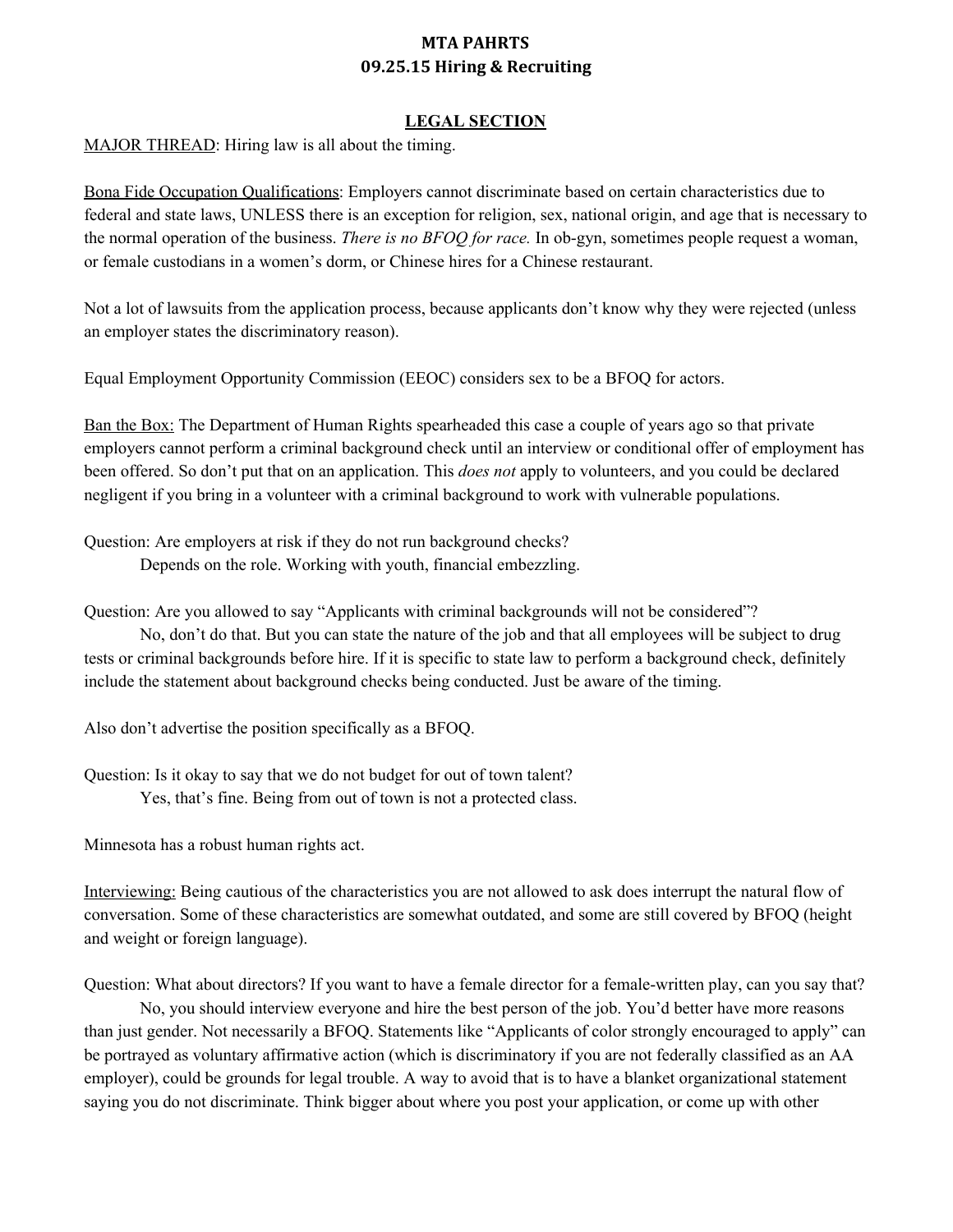practical solutions. DO NOT PUT IT IN WRITING. You can still strongly consider it, but definitely don't leave a bad paper trail.

FMLA only applies if you have more than 50 employees.

ADA: Once a job has been offered, you can ask questions, but you cannot ask before unless it is absolutely relevant.

Question: Can you state things like "Successful applicant must be able to lift 50 lbs"?

No, don't do that. for the ADA, the followup question would be "Well, is that absolutely necessary and is there a way to assist that lifting in a reasonable way?" and that is a mouthful so it's better to just not say that. Folks who are currently including those terms just haven't been caught yet.

Fair Credit/Consumer Reports: Unless you are working for a bank, probably do not run this report. The criteria for rejection is not objective, how much debt is "too much." If you do run a background check of any sort, make sure you understand exactly what the report says - maybe the crime has been expunged or satisfactorily rectified. Don't use google, because you won't get the full story.

Alcohol and Drug Testing is extremely stringent in Minnesota. Be very careful. And smoking is still a lawful consumable product, though some employers can say it's mandatory for the job (American Cancer Society, Hazledon, etc), and they need to use very careful language.

Question: Is there anything we should avoid in standard rejection letters? Just keep it vague.

Question: If I have had to terminate an employee and they used me as a reference, what can I say?

Have a company policy for that - dates of employment and position held is the only info you give out. Checking references is kind of pointless other than to confirm the applicant is not lying. There is a MN release form, but the employee must release it.

Question: Is there a requirement to post job applications in more than just English? Nope.

Question: If I get a call from someone about a potential actor to cast, how liable am I for saying anything? Give your opinion, but do not say anything with malicious intent. Defamation cases are very difficult to prosecute. You can call someone an asshole, and that's just your opinion.

Question: What if the character has to smoke?

You can state that the character smokes, but you probably don't want to say "mandatory nicotine/tobacco smoker."

### **Surveys**

Rachel Brown - lynchpin of the project since the beginning. She's a data wizard and curricula design expert.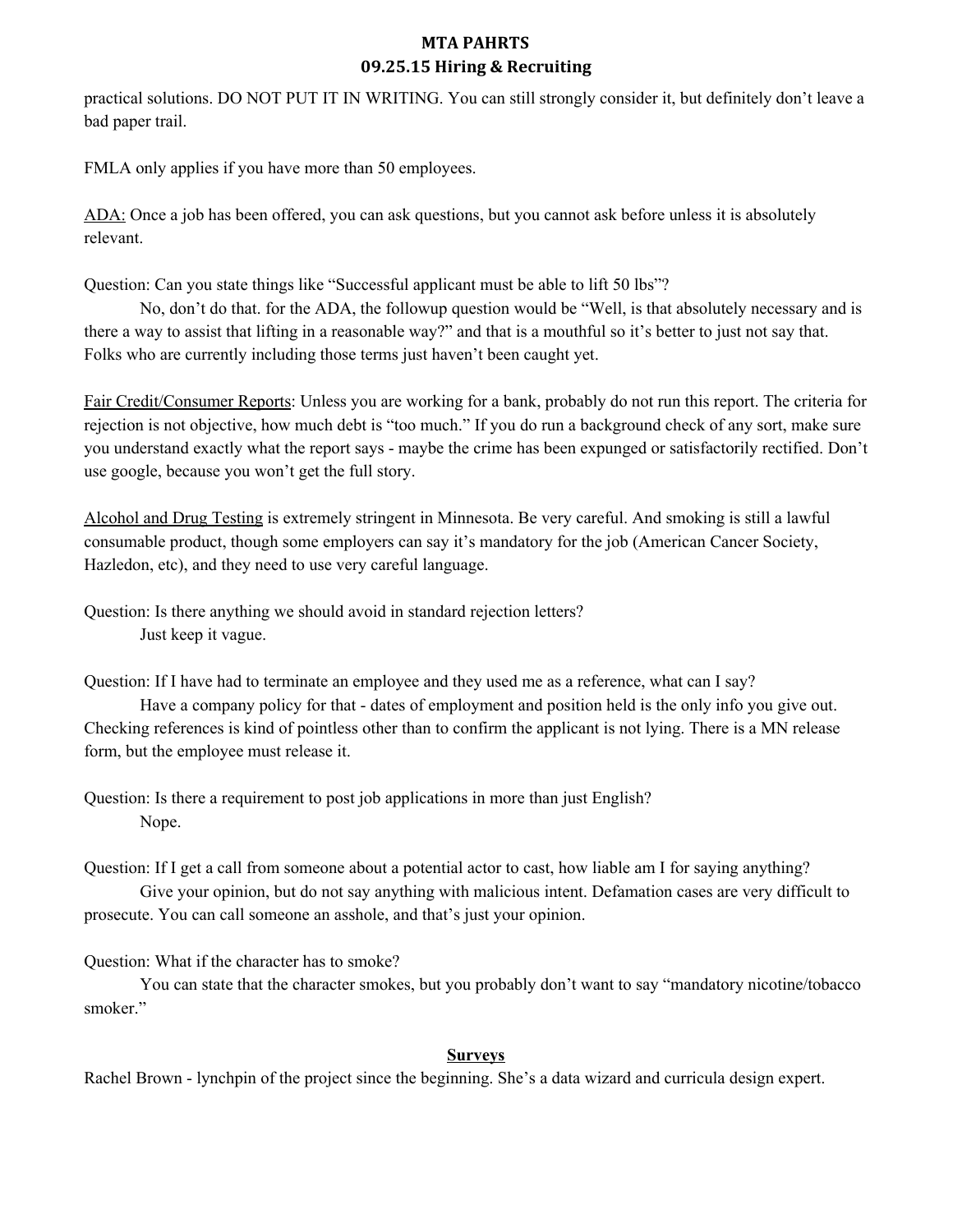The surveys that you may have taken are our attempt to gather data for context, but the resulting survey will be much more comprehensive with community buy-in.

400 people completed the survey, and it was long!

Data Exercise:

- Relation to theatre: one theatre, one job; one theatre, many jobs; base theatre but many others; multiple project based jobs
	- Results: Very even split.
- What would you like your relationship to be?
	- Results: 60% in one role wanted to have just one role. People in one theatre doing many jobs are the ones who want to change, and they want more flexibility in companies. Not a lot of people joined the one theatre one job.
		- Recruiting could really be done internally to increase satisfaction

Rachel Brown was Cobweb in Midsummer as an 8 year old, dabbled in college, then switched to education focus. Started a curricula for Stages and has been freelancing with them for over a decade. Also external program evaluation for them.

The survey's purpose is to start discussions and collect data about who is in MN theatre, and also to collect experiences with HR in MN theatres. Survey was very much developed by steering committee. Each workshop will include some data results, and the toolkit will include technical reports and relevant statistics, and also will launch more surveys.

On average people selected 5 of the 38 areas of work in the last year. And some areas were missed - electricians, carpenters, etc. 15% did 10 or more. For primary work, it shrinks a lot.

Typical path to current position: moment of exposure, education (many mentors still connected), entry (lots of "they took a chance on me and I wasn't prepared and then it led to everything"), expansion. Much burn out or financial/family needs cause folks to step out and sometimes re-enter. Most common threads hard work, relationships, ongoing learners, and easy to work with. "I know someone who knows someone who needs someone." Often one or two key mentors, or sometimes Oscar acceptance speeches. Very much gratitude toward people and unions, or particular theatres who trained them.

For hiring and recruiting, think about more than just one phase of this process.

Level of responsibility Mostly satisfaction of current responsibility increased with age, and the path to achievement is mostly young folks. 19% of under 40s needed help. 10-20% of each age breakout feels overwhelmed.

Some workshops will include data analysis worked thru by attendees, all will include more data.

Contact Rachel with any questions or ideas.

(10 Minute Break)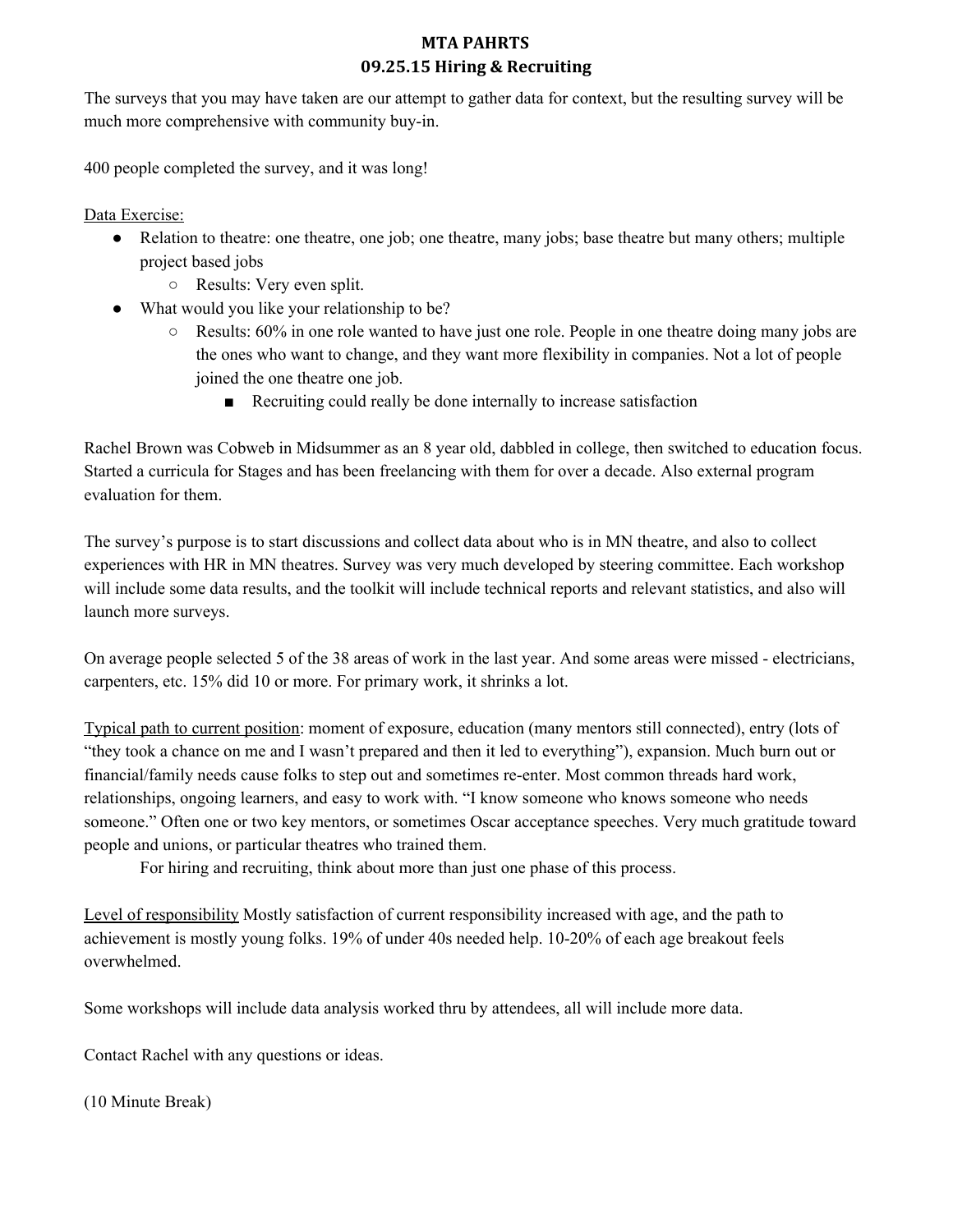### **Management Best Practices**

Andre Coen & Leah Cooper: The Big Big Picture & Paradigms

- Culture eats strategy for lunch. Culture can be one of the biggest impediments or helpers to strategic plan.
	- Context is the table on which culture eats strategy for lunch. And context changes all the time.
- Responsibility and accountability
- Celebration of success and failure
- East West Players looked at demographics 51% [Preparedness](http://www.tcgcircle.org/2015/03/tim-dang-of-east-west-players-launches-the-51-preparedness-plan-for-the-american-theatre-to-see-change/) by Tim Dang
	- Said they will reflect demographic shifts of LA into their organizations
- Self evaluation activity reflection:
	- Transitions staff, vision, individuals
	- How to support the culture you want to create with resources
	- Presenting in the community without representation from the community in leadership
		- "Anything about us without us is not for us."
	- Challenge/opportunity that people have several roles and take on more than their share of work
- How to make it actionable:
	- Diversity, Equity, Inclusion diagram
		- $\blacksquare$  Equity intent, how we do work
		- $\blacksquare$  Inclusion impact, what we do
		- $\blacksquare$  Diversity law, who is at the table
	- Shapes: the differences and the similarities are included in diversity
	- CHS Stadium has incorporated equity two bathrooms for women for every one for men is creating equity (a 1:1 ratio is equality)
	- Inclusion: What do our bylaws say about inclusion
	- Mental Models:
		- Right Fit and Low Standards are cop outs
		- Reverse discrimination is about incompetence
		- Microaggressions can decrease effort based on employee (unintentional) discretion
		- Racial orthodoxy is the idea that there is a rank of the races
- Andre will take part in every workshop, and one will be pretty much focused on his work

Rebecca Ervasti & Meghan West: [Invitations](http://mntheateralliance.org/docs/pahrts/1hiring/InvitationsBarriers.docx) and Barriers

- How do you roll out the welcome mat and ensure that candidates are reached and understand the process?
- Half/half interviews part at desk seated and part walking tour
- Everyone has an employment brand. Do you know what yours is? What do you want it to be? How can you be more intentional about it? It impacts who will apply.
	- Example: Using staff comments on the hiring page "I've never worked for any other company that cares so much for its staff and customers."
- Where do you post?
	- MinnesotaPlaylist no full time positions currently posted
	- onsite
	- Social media
	- TCG
	- springboard
	- universities
	- mn council of nonprofits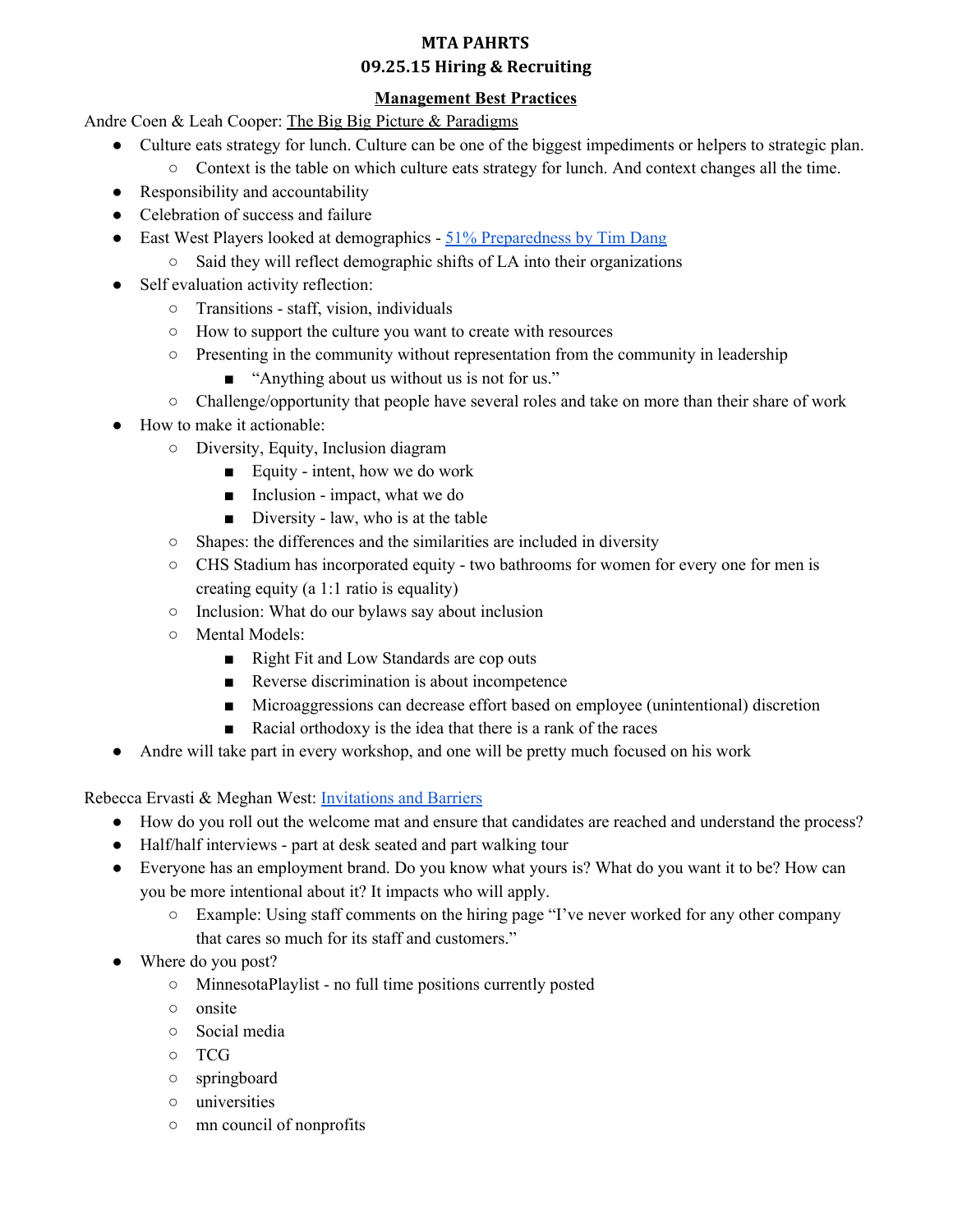- Emails to past employees
- Minnesota Jobs.com
- Indeed/Monster/CareerBuilder
	- Indeed will scrape your website to pull postings, which is free
- Community organizations
- It is hard work to post everywhere, but it should be a part of everyone's job to keep their eyes open and be an ambassador for hiring.
- What do you post?
	- $\circ$  Even if you think you'll be hiring internally, it's important to post every position to show that you are available and to get your name seen.
- Outreach and recruitment are year round.
- Leading the job posting: start with a question or an eye catching statement
	- Sample Position [Specification](http://mntheateralliance.org/docs/pahrts/1hiring/PositionSpecifications.docx)
	- Keep it short!
	- List minimum requirements
- Interviewing:
	- Humans are not rational, we all have biases and we need to know what they are. Team interviews help avoid bias.
	- Be clear on the process and lines of communication.
	- Don't include "car required"
	- Include a salary range

#### Randy Reyes: Hiring from the Casting Perspective

- These thoughts are things to consider, things that Randy and many struggle with. We have to set our own values and our own morality. Return to "What is your mission?"
	- We're allowed to discriminate based on appearance. But do we need to?
		- What's the morality to ask someone to change their physical appearance for a part (weight, hair, shaving, etc)?
	- Sample of casting a Korean American in a role of a Hmong American and what that meant to the Hmong community, with the knowledge that Mu Performing Arts has a very narrow pool of talent because of their mission
- Casting begins with choosing the play. Then the design team who has the power, who gets to tell the story. How does that fit your mission? Then the actors - what does that look like, how is it diversity? What is diversity versus cultural appropriation? How will diversity impact the story - what is the power dynamic for the roles cast to non-white actors?
- Perceived barriers: there is not enough people of color, not enough tap dancers. If Mu wants to do a big musical, they have to start very early recruiting from dance organizations at universities.
- Color blind versus color aware/conscious color blind acts as though they don't see it, but color aware is intentionally impacting the story. "Open Casting" is the most inclusive.
- Audition notice who is invited and how is the invitation sent? Nontraditional talent won't be going to the usual sites (because there are no roles for them there). Where else can you post and who do you know? What are the pipelines?
	- Be very sensitive of the work you ask of cultural/community partners "Do you know any Asian female actors?" Are you asking someone else to conduct your casting call? How do you do that?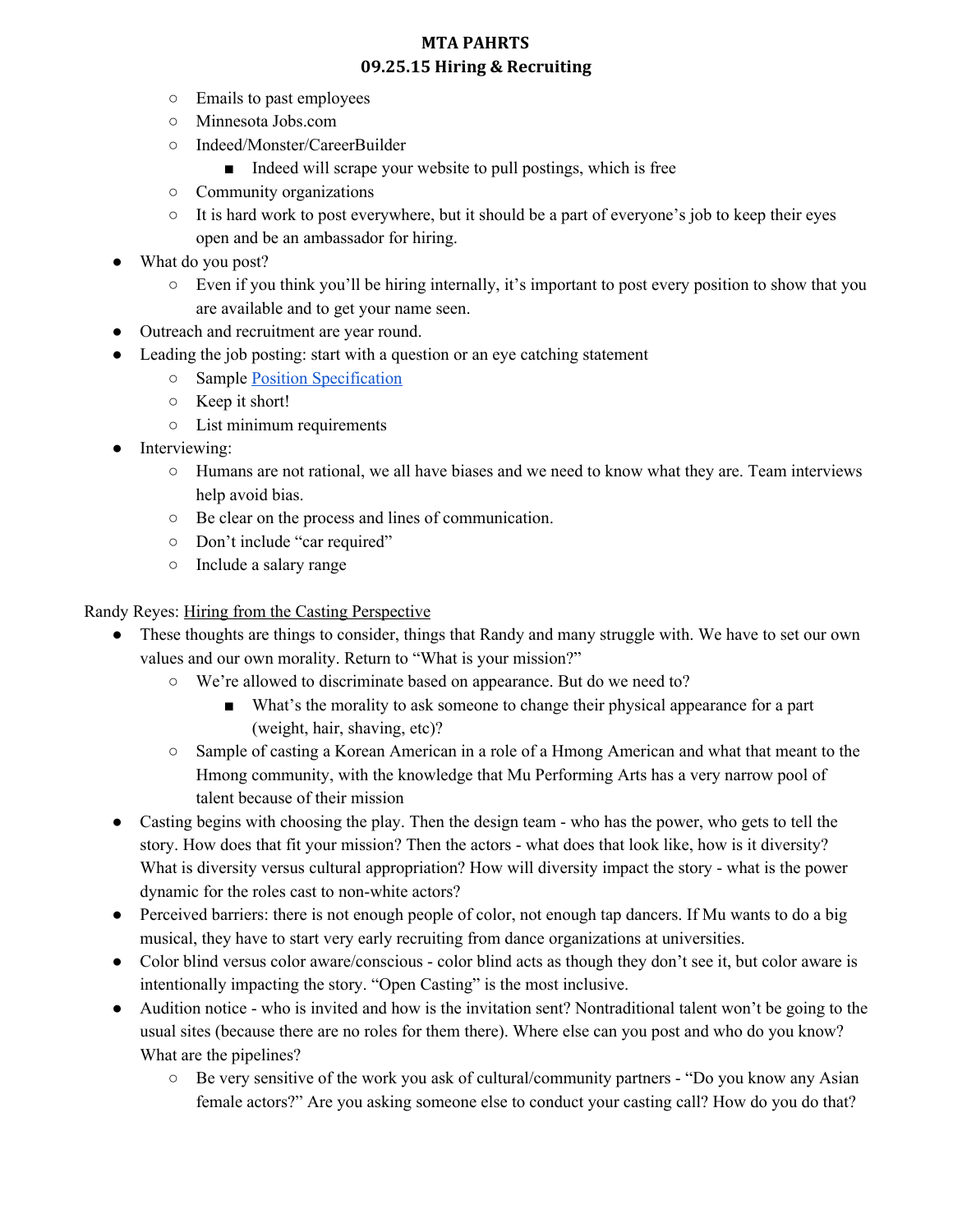- All we have is transparency and clarity of expectations, so communicate it clearly. Is there nudity in the show, what will the audition look like, is it equity or non, what is the stipend, what is the time commitment for the show and for the audition? We're not paying for the performers time at auditions, so be respectful and tell them what to expect.
- For real, what are the parts that are available? If you want an understudy, say so. If you want another role, have the appropriate sides/character description.
- How do you describe the characters, by the role or by what the director is looking for? That is tricky and depends on the story you are trying to tell. If the role calls for a Korean, but you're willing to cast any Asian, say so. If the role calls for men, but you're open to all genders, say so.
- At the audition, make sure there are seats and shelter from the elements.
	- Who is in the room? What is the power dynamic? Are you asking the performers to be vulnerable without appropriate support? Tell the readers what to do if the side has physical contact or kissing. Keep it safe for everyone by setting the expectations.
	- Who makes the final decision? What are the factors you are considering?
	- What is your definition of diversity?
- How do you make the offers?
	- How do you tell people they did not get cast? Do you tell them before offering?
	- How do you value the actors time and talent?
	- How far out will you offer the job, and what happens if something else comes up?
- If you cast a diverse show, and you do not integrate those choices into the room with conversations about power dynamics and honoring the diversity of the performers, you are doing everyone a disservice.

Jean Litner & Amanda Williams: Nitty Gritty on Hiring Non-Actors

- Very different animal than casting.
- What are the questions you can and should ask in the interview?
	- How do you make an applicant comfortable with the process?
	- Don't ask yes or no questions.
- **[Candidate](http://mntheateralliance.org/docs/pahrts/1hiring/CandidateRatingChartandFirstInterviewQuestionsGuthrie.docx) Rating Chart and First Interview Questions**
	- For an usher, Customer Service is really important. Don't ask "Do you have customer service experience?" Instead, ask "How have you dealt with angry customers?"
	- This tool is helpful to keep the candidates in the middle fresh.
	- Examples:
		- Office Manager qualifications included consistent schedule. Questions "are you available in this range of times?"
		- Running Crew Member requires sense of humor. Question about favorite crew mishap.
		- Hiring Manager. Question: What kind of questions should we be asking you?
	- Combining questions to get the applicant to start talking more comfortably.
- **Job [Description](http://mntheateralliance.org/docs/pahrts/1hiring/JobDescriptionTemplateGuthrie.docx) Template**
- **● [Supervisor](http://mntheateralliance.org/docs/pahrts/1hiring/SupervisorTrainingRecruitingGuthrie.docx) Training: Hiring & Recruiting**
- Question: Qualitative vs Quantitative should the interview remain mainly qualitative, or are there quantitative questions you should ask in the interview?
	- $\circ$  Recommend a balance quantitative at the beginning helps ease into the qualitative. Some quantitative questions are really necessary.
- Question: What are some other pitfalls?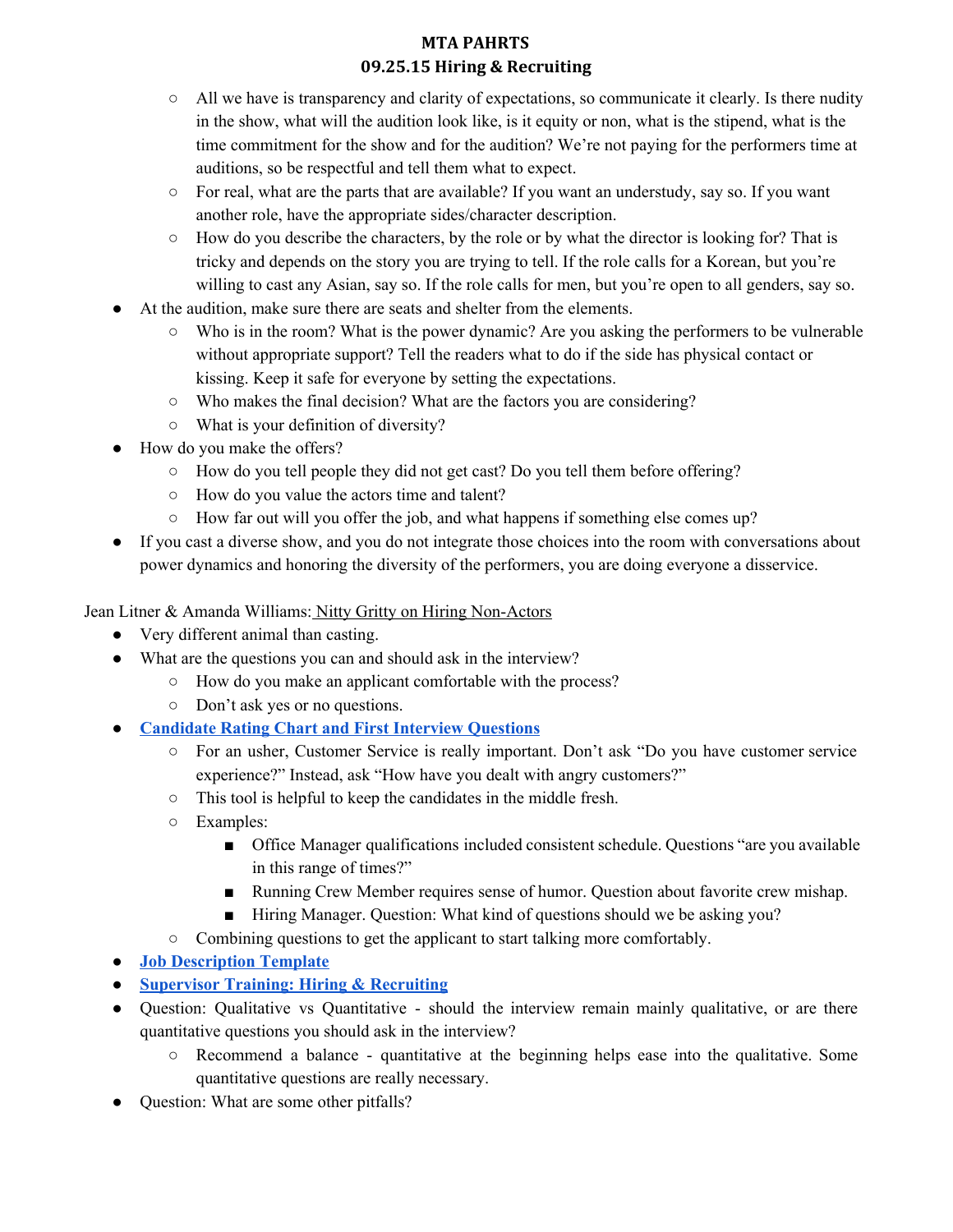- Small talk when you're bringing the person to the room can be a source of many legal traps. Also it's easy to let the applicant take over the interview, but you need to stay on track to be consistent. You can get into trouble discussing anything that isn't related to the job.
- Question: Can you talk more about the dynamics of group interviews?
	- $\circ$  It's best when you have a specific plan, who is asking what and in which order. Preparation is key. Group interviews are more common now, so they are less stressful for applicants. Make sure everyone on the panel is fully aware of the legal traps already covered.
	- $\circ$  It's also helpful to give insight into how the applicant relates to different people differently.

Notes from Leah:

- Don't lie. Be transparent.
- Don't limit your pipeline by saying "I'd love to hire someone like so-and-so, but "they" are all in unions/have jobs/etc." Talk to those people! They will at least have advice for you.
- Empathy is very important. Talk to friends who have been applying about what's been hard for them. Talk to hirers about what they love and hate.

### **Non-Management**

These activities were pulled from stories told in the comments of the survey. Also culled from some asks for people to tell stories about weird power dynamics.

Pogi & Ashley: Exercise in Empathy

● People are here as a cohort, and it's on us to police ourselves.

Hiring Non-Actors:

- What are some potential pitfalls you see?
	- Process includes Candidate 1 waiting while Candidate 2 left and there was personal exchange, lack of professional environment
	- Appropriate physical space and timing between interviews
	- Treating candidates differently
	- Poor customer service
	- Impersonal rejection
	- <sup>o</sup> Surprise questions some inappropriate and some illegal, none mentioned in the posting
- What are the power dynamics at play?
	- No salary stated and basically making the applicant guess at what to ask for
- What assumptions did you make about the main character?
	- How does it change the dynamic if you think of them as being exactly like you or very different from you?
- Very familiar.
- Appalling.

### Casting:

- What are some potential pitfalls you see?
	- Conflicting information
	- Setting up expectations and then not following thru on them

○